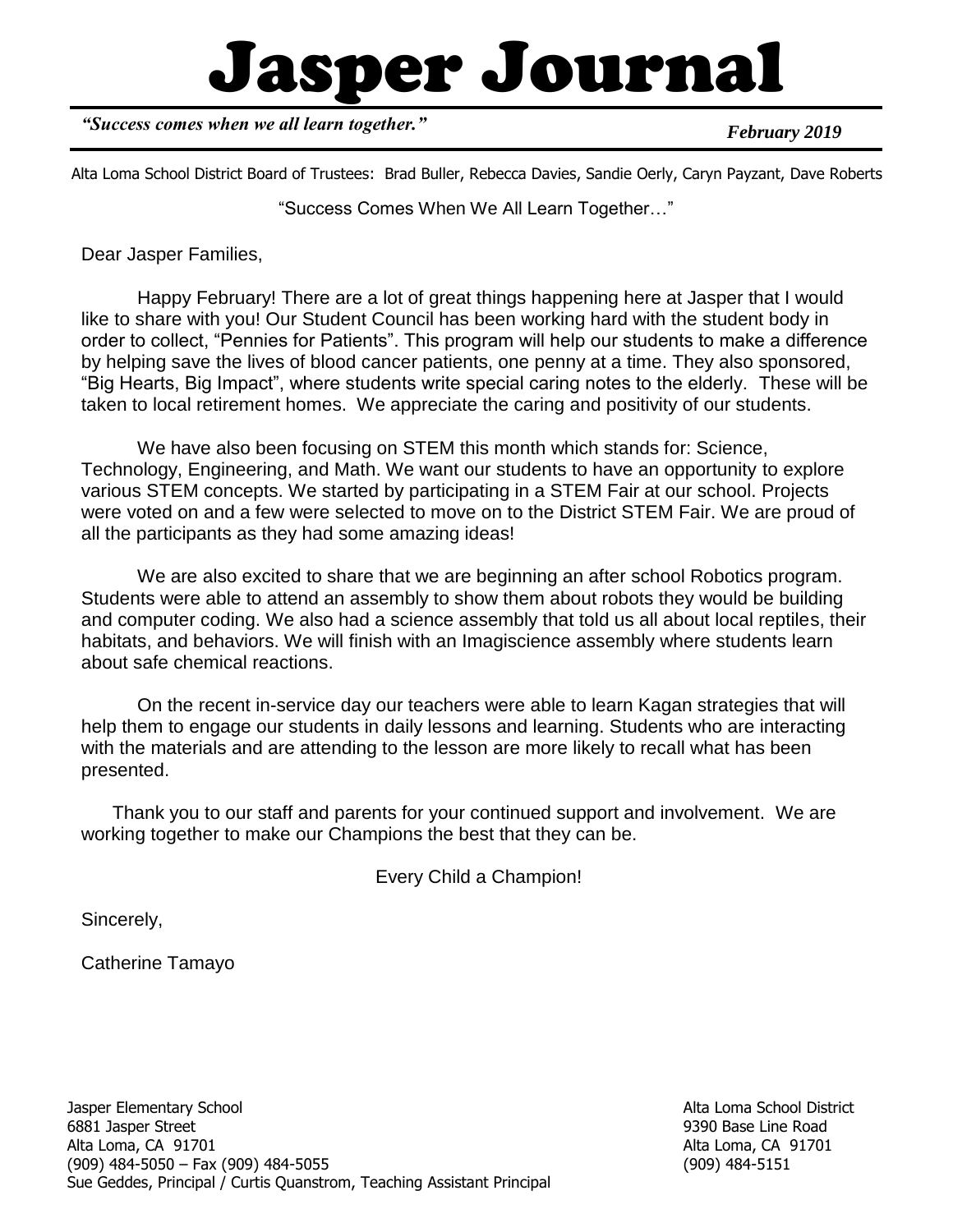## **February**

- 2/1-2/22 Pennies for Patients 2/1 8:00 Champion Assembly 11:00 Kindergarten Champion Assembly
- 2:30 Chozen Karate Begins  $2/4$ 5<sup>th</sup> Grade Band Discovery 2:30-3:30 Robotics Begins
- 2/6 Modified day, 1:00 dismissal for grades 1-6 12:30 Fire Drill 1:15 SITE Council Meeting
	- 6:00 pm ALSD Board Meeting
- 2/7 6:30 G.A.T.E. STEM Fair at ALJH
- 2/9 8:00 Champion Assembly 11:00 Kindergarten Champion Assembly 12:30 Bookmobile 2:30 Chozen Karate
- $2/11$  5<sup>th</sup> Grade Band Discovery 2:30-3:30 Robotics
- 2/12 2:45 PTA Meeting
- 2/13 Modified day, 1:00 dismissal for grades 1-6 Student Store during lunch 1:00-3:00 G.A.T.E. Day
- 2/14 Valentine's Day
- 2/15 **NO SCHOOL** President Lincoln's Birthday
- 2/18 **NO SCHOOL** President's Day Holiday
- 2/19 10:18 Reverse Evacuation Drill (lock-down)
- 2/20 Modified day, 1:00 dismissal for grades FGL during lunch 1:00-2:30 Yearbook 6:00 pm ALSD Board Meeting
- 2/21 6:00-8:00 PTA Father/Daughter Dance
- $2/22$  End of  $2<sup>nd</sup>$  Trimester 8:00 Champion/ HERO/WOW Assembly 11:00 Kindergarten Champion Assembly 2<sup>nd</sup> Grade STATS
- 2/25 5<sup>th</sup> Grade Band Discovery 2:30-3:30 Robotics
- 2/27 1:00-3:00 G.A.T.E. Day
- 2/28 2:45 PTA Spirit Wear Sale-Last one

## **February Holidays No School**

**February 12 – Lincoln's Birthday**

**February 19 – President's Day**

#### **Kindergarten Registration**

#### **Kindergarten registration begins February 1**

 time to roundup and register the incoming Spread the word! Tell your neighbors! It's Kindergarten students for the 2019-2020 school year.

If you have a child who will be five years old on or before **September 1**, it's time to register for Kindergarten. You may pick up registration forms beginning February 1, 2019 between the hours of 8:00 a.m. and 4:00 p.m. We will need the registration packet returned, along with:

- Proof of residence (2 currently dated utility bills, i.e. gas and electric)
- Immunization record
- Original Birth Certificate

Kindergarten Open House will be held on Thursday April 25, 2019 at 6:30 PM.

## **Preppy K**

If you have a child who will be turning five between September 2<sup>nd</sup> and December 2<sup>nd</sup>, your child is eligible to enroll in Preppy K, the first year of a two year Kindergarten experience. It provides the opportunity for children to be better prepared to succeed in Kindergarten and beyond. You may pick up a registration packet for Preppy K in the front office beginning February 1, 2019.

If you have questions, please call the Jasper office at 484-5050.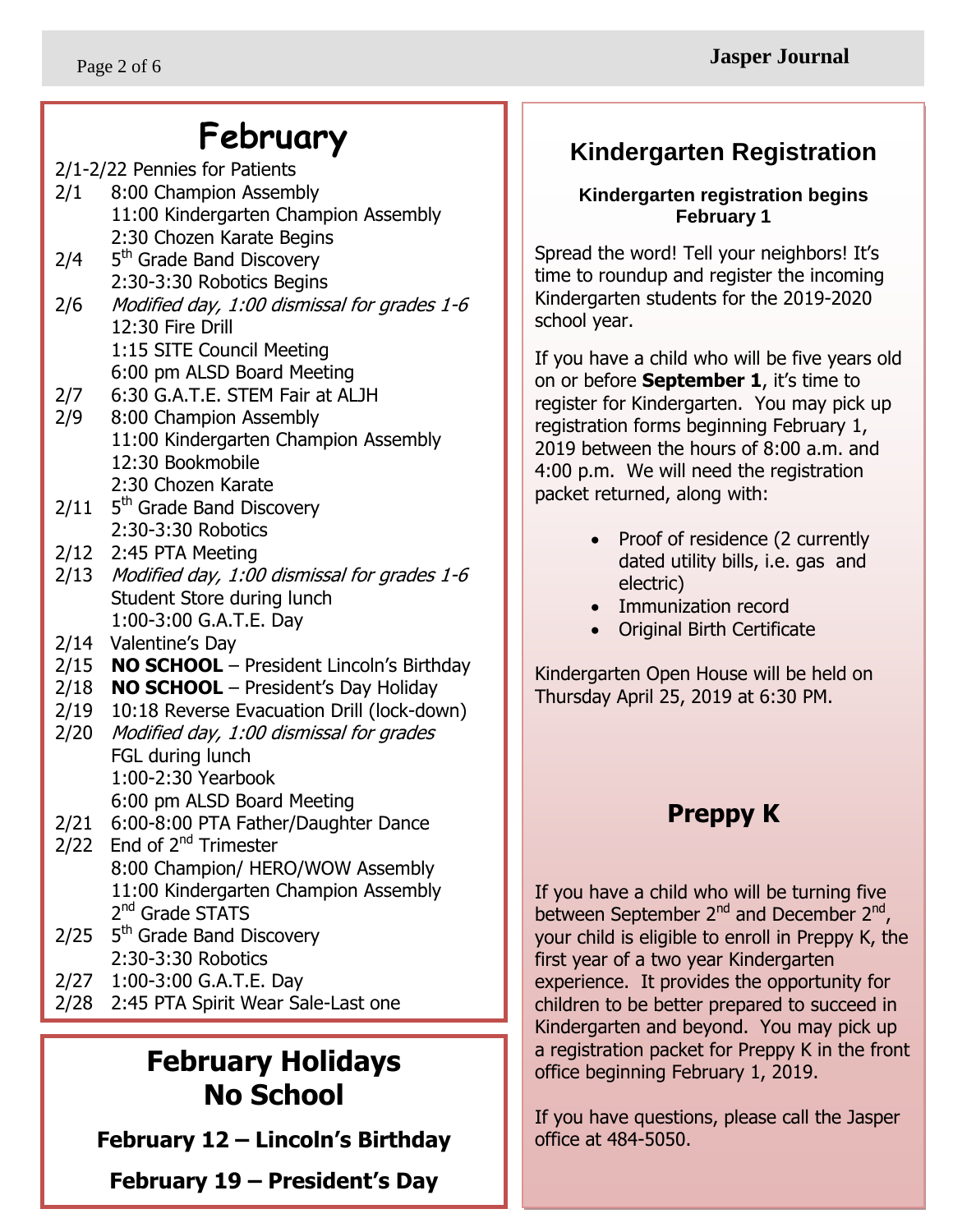## **Pupil Services**

Please visit the Pupil Services page on our district website for valuable information regarding attendance, enrollment, family resources and more.

<https://www.alsd.k12.ca.us/page/236>

#### **Looking for ALSD Information?**

Check out the Alta Loma School District website at [https://www.alsd.k12.ca.us](https://www.alsd.k12.ca.us/)

For Jasper specific information follow the tabs on the District Website to Jasper Elementary School or our website at <https://www.alsd.k12.ca.us/jasper>

#### **Forgotten Items**

In order to respect classroom instruction and limit interruptions, please remind your student to come to the office to check for forgotten lunches before buying a lunch and check for homework. Office staff will not interrupt the class to let students know they have something to pick up.

Students who do not have their instrument at band time are to check in the school office to see if their instrument has been delivered.

We know that with a little encouragement and consistency, our students can become responsible and learn to check for items during their breaks and lunches.

#### **Yearbook Order Deadline is Approaching!**

Yearbooks can be purchased for as little as \$15

Yearbooks can be purchased online **YBPAY.LIFETOUCH.COM** Yearbook ID code **9455519**

OR you may choose to pick up an order form in the front office **(cash payment only)**

#### **SEE YOUR CHILD'S NAME IN LIGHTS!**



#### **CELEBRATE YOUR CHILD'S BIRTHDAY ON THE JASPER SCHOOL MARQUEE FOR ONLY \$10.00**

**Give your child a very special gift on their birthday! Just think how thrilled your child will be when they see "Happy Birthday (child's name)" in lights up on the Jasper School Marquee when they arrive at school on the day of their birthday!**

**The message will only be displayed for the one day. If your child's birthday falls after school is out for the year, we will have a special "unbirthday" day for them in May.**

**If you are interested, pick up a form in the front office and return it with the \$10.00 at least 7 days prior to your child's birthday.** 

**Thank you for supporting Jasper Elementary PTA! (All funds go directly back to gifts for the school)**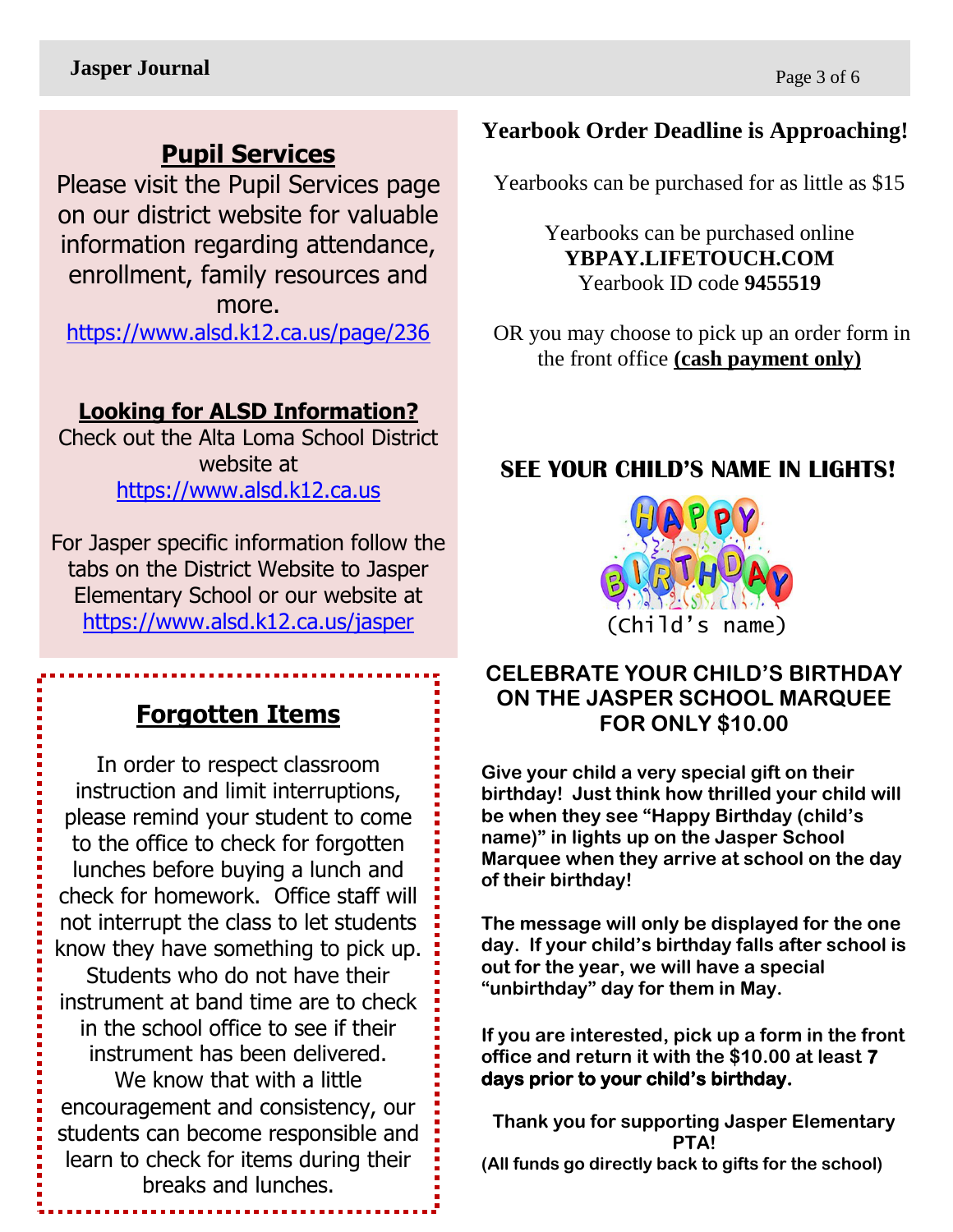#### Get Ready 3 Office Depo **Help Your Child Get Ready For Kindergarten**

**K** indle excitement about kindergarten. Visit your school and meet your child's teacher. **I** nvite new school friends home to play and help your child build strong friendships. **N** ever forget safety. Teach your child safety rules – whether walking or taking the bus. **D** iscuss what your child will be learning in school – colors, numbers, shapes and letters. **E** xplore your neighborhood together. Talk about the world you live in. **R** eview the good behavior expected of your child, such as following rules and taking turns. **G** et involved at your child's school. Join the PTA. Volunteer in the classroom.

**A** nswer your child's questions about school. Reassure your child that school is fun!

**R** ead to your child daily. Visit the library together.

**T** urn every day into a learning experience. Let your child help with everyday chores.

**E** ncourage your child to eat well, get enough sleep, bathe daily, and brush teeth twice a day. **N** otice the new things your child is learning to do. Reinforce your child's progress with praise.



## **GIVE BACK TO SCHOOLS Office Depot or Office Max**

### **Education Is The Foundation To A Brighter Future**

Give 5% Back To Your School!

Simply make a purchase of [qualifying](http://www.officedepot.com/speciallinks/us/od/docs/promo/backtoschool/qualifyingproducts.pdf)  [school supplies,](http://www.officedepot.com/speciallinks/us/od/docs/promo/backtoschool/qualifyingproducts.pdf) provide your school ID at checkout and your designated school will receive 5% back in credits for **FREE** supplies!

**It's a small act that can make a huge difference**

**Jasper School ID Number 70005455**

## **Class Placement**

When assigning students to specific classrooms, the aim is to provide the best possible learning environment for each student. When placing students, teachers ensure an even balance of academic skills from high to low, as well as a balance of student behavior issues. The number of students involved in GATE (upper grade only), Special Education, and English Language Learners is also balanced as is an equalization of gender. It is critical that some students be separated from other students. Within the framework, student personality and a good "match" is also considered. The teachers put great care and time into this process. The site administrator gives a final check to ensure that classes are equally balanced. If a parent or guardian has a specific concern regarding placement, we ask that the front office be notified of this **in writing** by April 26, 2019.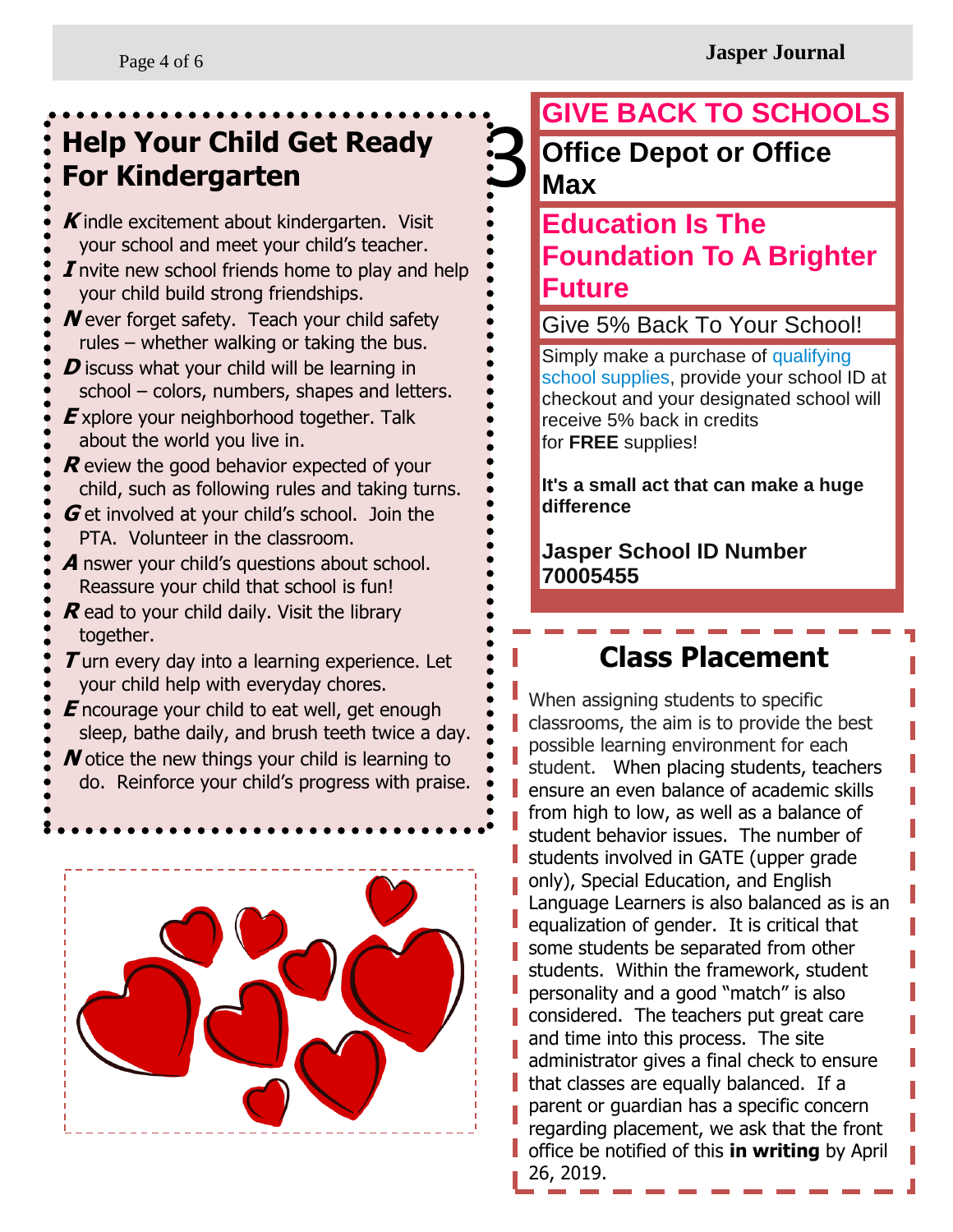

#### **L.E.A.P. into Summer Enrichment Program!**

Believe it or not, summer is right around the corner! It's time to begin making summer plans for your students to keep them engaged and motivated! We encourage you to keep them actively learning during our *Learning Enrichment Activities and Projects (L.E.A.P.)* Summer *Enrichment Program.* The Alta Loma School District's Child Development Center is offering enrichment courses for elementary and junior high school students that are not regularly provided as part of the established curriculum during the school year. These fee-based enrichment courses will be taught by credentialed teachers and are intended to offer hands-on projects and activities that stimulate creativity, innovation, collaboration, communication, critical thinking, and fun! L.E.A.P courses will be offered during two, 2-week sessions beginning in June, 2019.

#### **The program will be held at Banyan Elementary School and the dates for this summer are:**

#### **LEAP Summer Enrichment Dates and Times:**

- **Session 1 June 3-14, 2019**
	- 1A: 8:00 a.m.-10:00 a.m.
	- 1B: 10:00 a.m.-12:00 p.m.
- **Session 2 June 17-28, 2019**
	- 2A: 8:00 a.m.-10:00 a.m.
	- 2B: 10:00 a.m.-12:00 p.m.

Look for more information to follow, including our *L.E.A.P. into Summer* website that will include course descriptions, course schedules, registration, and payment information. Go ahead and take the L.E.A.P! We can't wait to see you there!